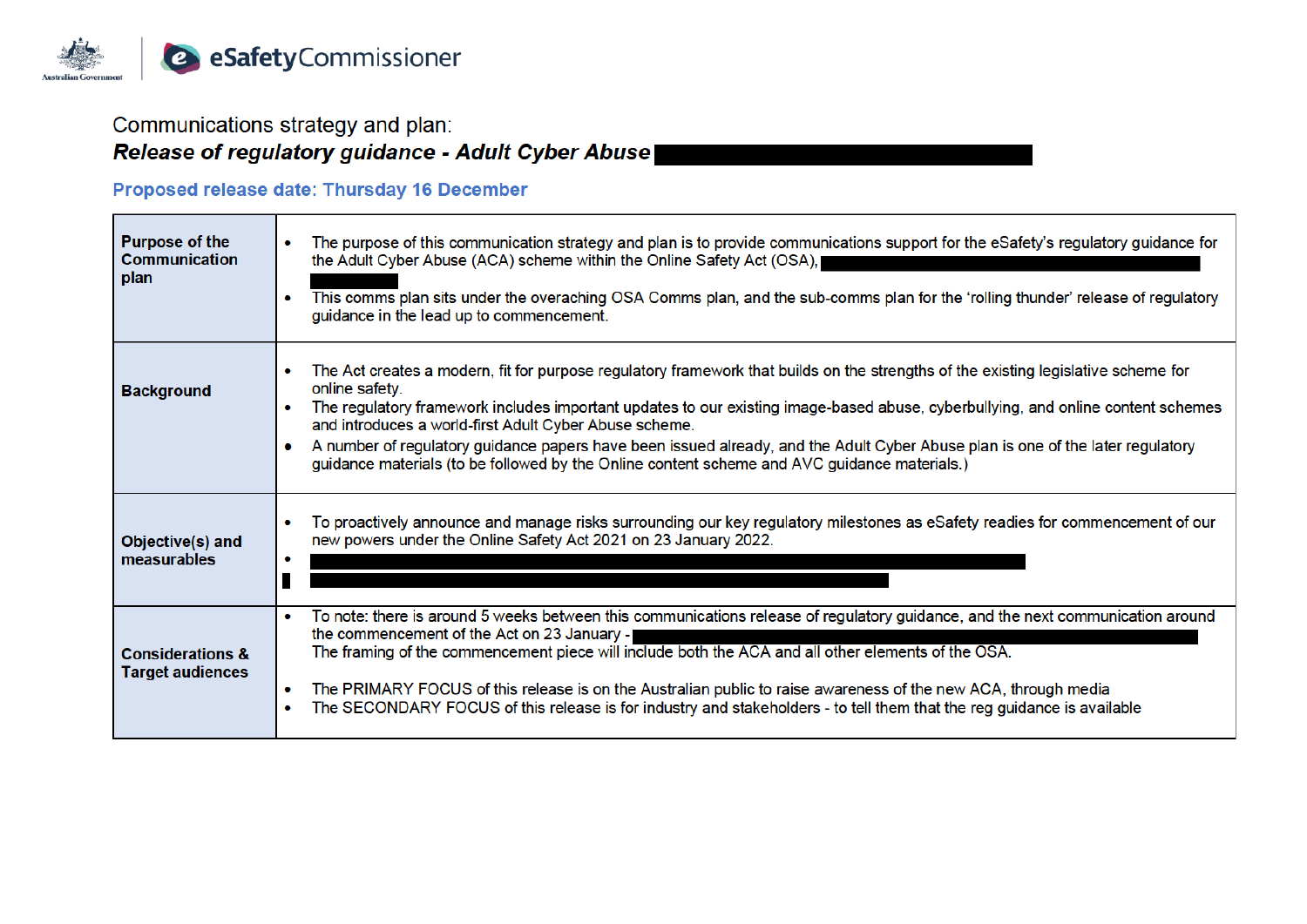

| <b>Key overarching</b> | <b>Guidance release</b>                                                                                                                                                                                                                                                                                                                                                                                                           |  |  |  |  |
|------------------------|-----------------------------------------------------------------------------------------------------------------------------------------------------------------------------------------------------------------------------------------------------------------------------------------------------------------------------------------------------------------------------------------------------------------------------------|--|--|--|--|
| proactive<br>messages  | As part of a series of regulatory guidance released by eSafety in the lead up to new legislation coming into effect on 23 January<br>2022, intended to give industry clarity into how the eSafety Commissioner will administer its protective schemes and when and where<br>it will be able to use its strengthened powers.                                                                                                       |  |  |  |  |
|                        | The guidance gives an overview of actions eSafety can take under the new legislation to address serious online abuse, explaining<br>$\bullet$<br>how the eSafety Commissioner will interpret and generally apply certain powers when responding to reports.                                                                                                                                                                       |  |  |  |  |
|                        | It's important to note that all decisions made by the eSafety Commissioner will be considered on a case-by-case basis, looking at the<br>$\bullet$<br>particular circumstances of each matter.                                                                                                                                                                                                                                    |  |  |  |  |
|                        | New Online Safety Act - Adult Cyber Abuse scheme                                                                                                                                                                                                                                                                                                                                                                                  |  |  |  |  |
|                        | From 23 January 2022, for the first time anywhere in the world, eSafety will begin operating a new Adult Cyber Abuse scheme. This<br>will give Australian adults who are the victims of seriously harmful online abuse somewhere to turn when the platforms fail to act on<br>reports.                                                                                                                                            |  |  |  |  |
|                        | Australians who are subjected to serious online abuse should firstly report it to the platform. If the platforms do not action the report,<br>$\bullet$<br>people can then report to eSafety. We will be able to act as a safety net if the report meets the high threshold of serious abuse, and<br>issue a notice to the platform to get the harmful content removed.                                                           |  |  |  |  |
|                        | If eSafety issues a notice to remove the harmful content, the platform then has 24 hours to comply (unless a longer period is<br>$\bullet$<br>approved), or risk being issued fines and/or civil penalties for not actioning this.                                                                                                                                                                                                |  |  |  |  |
|                        | eSafety will have the ability to issue significant civil penalties for failure to comply with a notice to remove serious online abuse<br>$\bullet$<br>material. The penalties extend to platforms and perpetrators.                                                                                                                                                                                                               |  |  |  |  |
|                        | How is 'serious cyber abuse' defined?                                                                                                                                                                                                                                                                                                                                                                                             |  |  |  |  |
|                        | The threshold is high, with two parts. The abuse must be intended to cause serious physical or psychological harm – like threats<br>$\bullet$<br>causing fear, intimidation, inciting violence or self-harm- AND be menacing, harassing or offensive in all the circumstances. Harm will<br>generally be 'serious' when it endangers - or could endanger - a person's life or could have some form of lasting effect on a person. |  |  |  |  |
|                        | Somebody finding something offensive or disagreeable is not enough, the content must also be intended to cause serious harm to<br>$\bullet$<br>that individual.                                                                                                                                                                                                                                                                   |  |  |  |  |
|                        | Material has to target an individual, not a group, of people.<br>$\bullet$                                                                                                                                                                                                                                                                                                                                                        |  |  |  |  |
|                        | There is an expectation that adults have a higher level of resilience than children, and as such the threshold is much higher<br>$\bullet$<br>than eSafety's youth cyberbullying scheme.                                                                                                                                                                                                                                          |  |  |  |  |
|                        | We are aware the threshold is high and there may be some circumstances where we can't take regulatory action. Every situation is<br>$\bullet$<br>unique and eSafety is committed to helping all Australians. Even if a matter does not meet the threshold, we will still be able to offer                                                                                                                                         |  |  |  |  |
|                        | support, information and advice.                                                                                                                                                                                                                                                                                                                                                                                                  |  |  |  |  |
|                        | What the scheme isn't                                                                                                                                                                                                                                                                                                                                                                                                             |  |  |  |  |
|                        | This scheme is not about censoring free speech, commentary or banter. It is about helping to stop serious online abuse which has                                                                                                                                                                                                                                                                                                  |  |  |  |  |
|                        | the intent to cause serious harm and is menacing, harassing or offensive.                                                                                                                                                                                                                                                                                                                                                         |  |  |  |  |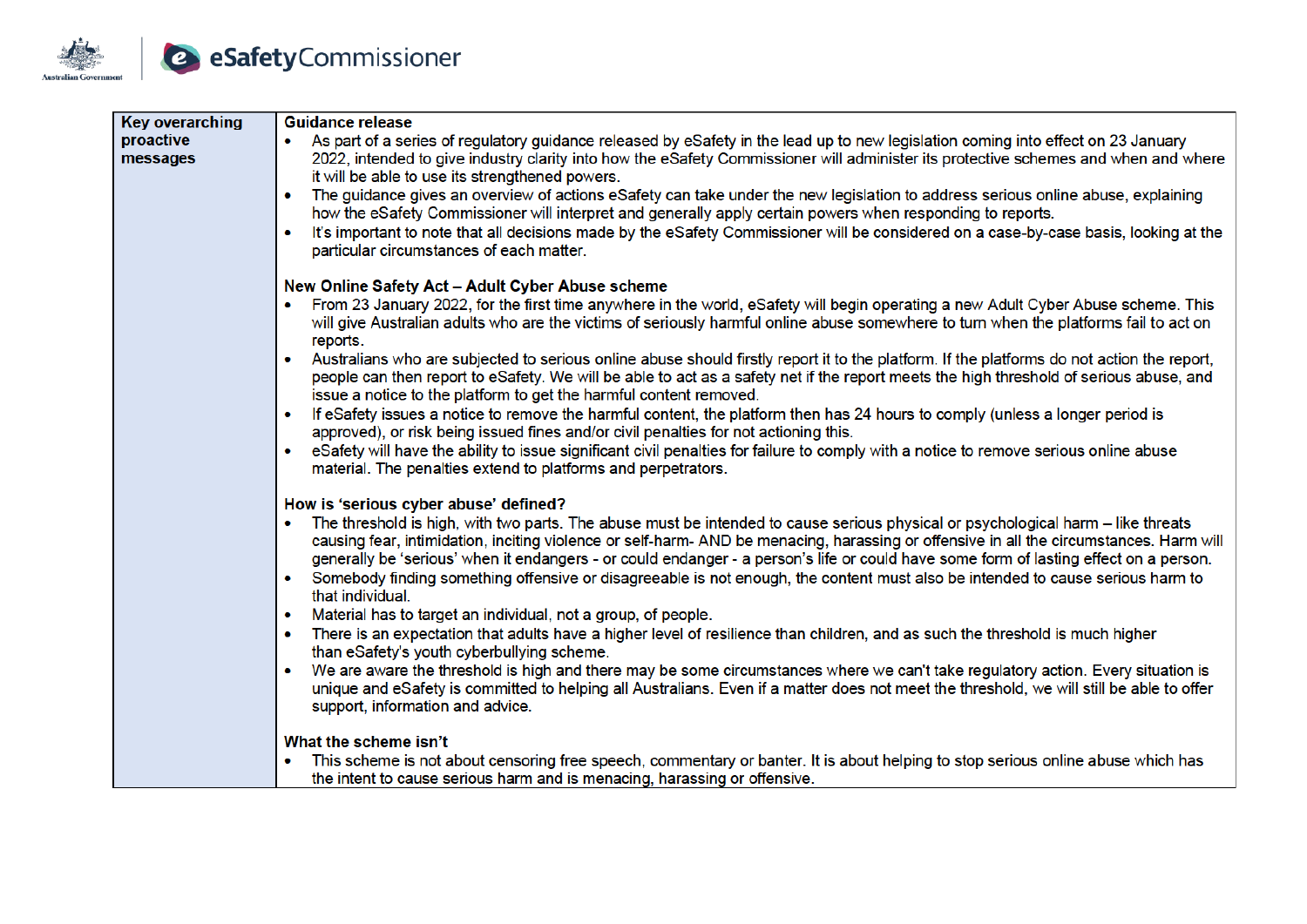

| We will not be proactively policing the internet – eSafety only acts on reports made to us. We are not going to be the content<br>moderators of the internet, nor will we be looking at determining the truth of claims posted online.<br>It is not about cleansing the internet of racism or misogyny. We can't solve the underlying issues that exist in society and which we<br>so often see becoming amplified by social media.<br>The scheme does not cover defamation. Defamation is a civil action, determined by Courts, designed to balance the right of freedom<br>of speech with protecting a person's reputation against harm. Our legislation is about harm minimisation by removing harmful<br>content, defamation laws are about compensation for damage caused to reputations. The scheme does not cover harms to a<br>business - such as reviews.<br>The OSA ACA addresses online abuse at a very high and serious threshold and will not capture defamatory material, which is the<br>focus of the Attorney General provisions in the recent legislation proposed by government. |
|----------------------------------------------------------------------------------------------------------------------------------------------------------------------------------------------------------------------------------------------------------------------------------------------------------------------------------------------------------------------------------------------------------------------------------------------------------------------------------------------------------------------------------------------------------------------------------------------------------------------------------------------------------------------------------------------------------------------------------------------------------------------------------------------------------------------------------------------------------------------------------------------------------------------------------------------------------------------------------------------------------------------------------------------------------------------------------------------------|
|----------------------------------------------------------------------------------------------------------------------------------------------------------------------------------------------------------------------------------------------------------------------------------------------------------------------------------------------------------------------------------------------------------------------------------------------------------------------------------------------------------------------------------------------------------------------------------------------------------------------------------------------------------------------------------------------------------------------------------------------------------------------------------------------------------------------------------------------------------------------------------------------------------------------------------------------------------------------------------------------------------------------------------------------------------------------------------------------------|

## **Communications tactical plan**

| <b>Date</b>     | <b>Communications collateral - items required</b>                                                                                                      | <b>Theme/content</b><br>Message hierarchy/hook                        | <b>Audience &amp; reach</b>                           |
|-----------------|--------------------------------------------------------------------------------------------------------------------------------------------------------|-----------------------------------------------------------------------|-------------------------------------------------------|
| W/C 29 November | Development of FAQs:<br>Content: What will, what won't meet the threshold?                                                                             | For media use, to include where<br>relevant on website                |                                                       |
| Mon 13 December | Pre-record of radio grabs for release on Thursday 16<br>December                                                                                       | Grabs to be developed from<br>approved media release                  | Media (radio stations) -<br>distributed under embargo |
| Mon 13 December | Blog and/or opinion piece to be published/released on Thu 16<br><b>December</b>                                                                        | eSafety will have new powers<br>from 23 Jan to tackle online<br>abuse | General public, wide reach                            |
| Mon 13 December | Provide with embargoed copy of regulatory guidance and<br>media release.<br>All info provided will be embargoed until 0100hrs Wednesday<br>16 December | ACA reg guidance<br>Media release<br>Interview                        | publications,<br>predominantly                        |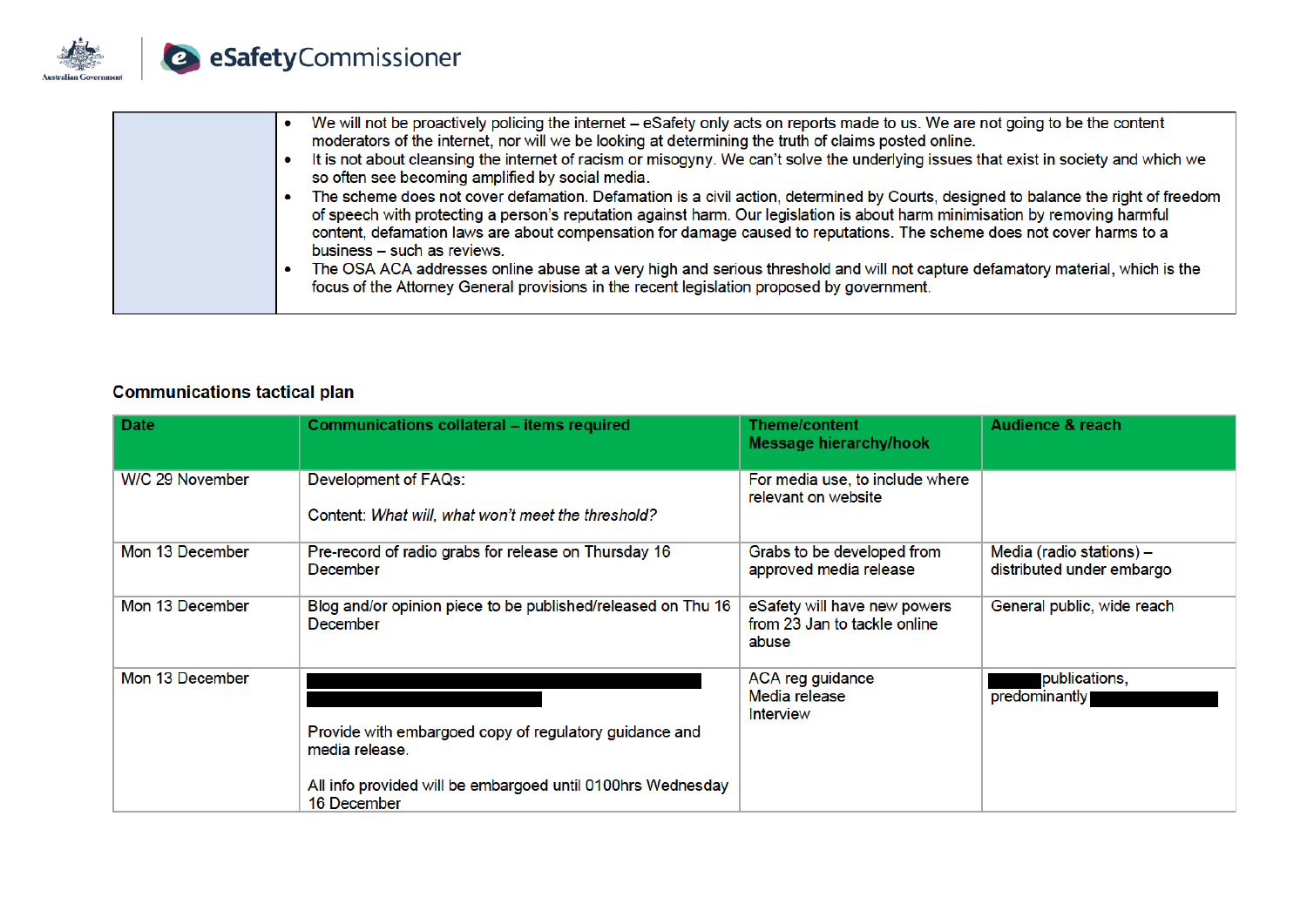

| <b>Date</b>     | <b>Communications collateral - items required</b>                                                                                                                                                                                                                                               | <b>Theme/content</b><br><b>Message hierarchy/hook</b>                                                           | <b>Audience &amp; reach</b>            |
|-----------------|-------------------------------------------------------------------------------------------------------------------------------------------------------------------------------------------------------------------------------------------------------------------------------------------------|-----------------------------------------------------------------------------------------------------------------|----------------------------------------|
| Thu 16 December | National media release distributed to all major mainstream<br>metro and regional media, newswires, broadcast and print<br>(i.e. all outlets) – JIG to record incoming requests for<br>broadcast / interview<br>Embargoed radio grabs distributed through Radio Release<br>to all radio stations | Media release through<br>Ensure JIG calendar clear as<br>possible 16 Dec AM (at least)                          | National reach, all media outlets      |
| Thu 16 December | From 0100hrs media release live on eSafety website,<br>embargo lifted, print news report published.<br>Reactive (broadcast) media requests for JIG interview.                                                                                                                                   | Website content made live:<br>Media release<br>۰<br><b>Blog</b><br>۰<br><b>Regulatory Guidance</b><br>$\bullet$ | National reach, all media outlets      |
| Thu 16 December | Social media, rolling pre-commencement campaign: new<br>ACA scheme for eSafety from 23 January 2022<br>Content: What will, what won't meet the threshold?                                                                                                                                       | Call to action to visit website                                                                                 | Social followers                       |
| Thu 16 December | <b>EDM</b> to targeted<br>audiences                                                                                                                                                                                                                                                             | <b>EDM</b>                                                                                                      | has list of identified<br>stakeholders |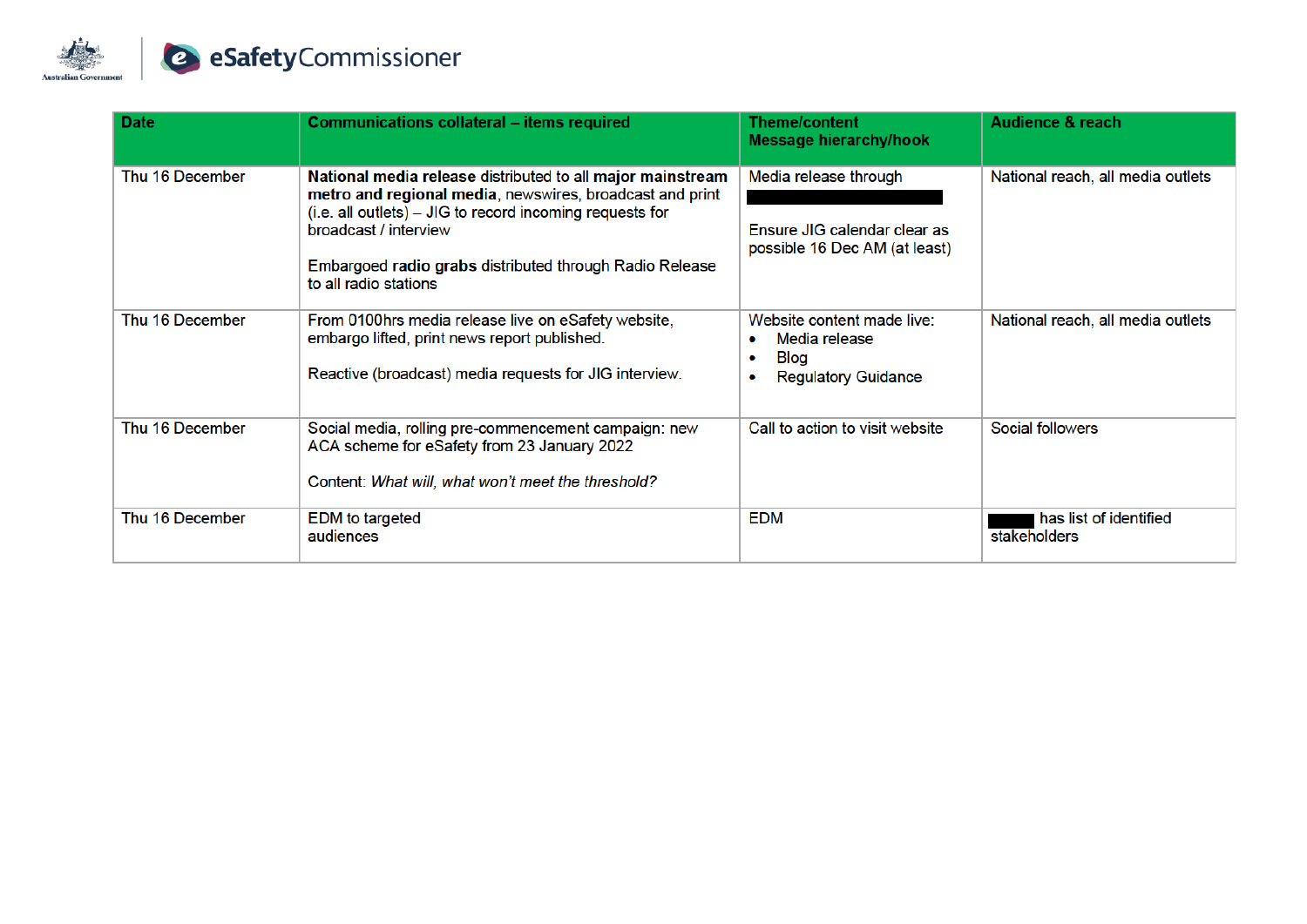

### MEDIA RELEASE DRAFT CONTENT

#### **Safety net to protect Australian adults from serious online abuse to launch from January next year**

From late January, Australia's online safety regulator – the eSafety Commissioner - will begin operating a reporting scheme for adult cyber abuse, part of the new Online Safety Act. This will give Australian adults who are the victims of seriously harmful online abuse somewhere to turn, if the online service providers have failed to act on reports to them.

Today, eSafety has released detailed regulatory guidance for this scheme, to give an overview of actions the eSafety Commissioner can take to address serious online abuse reported to us.

"This is a world-first scheme. From the end of January we will be able to act as a safety net to give Australian adults who have been subjected to serious online abuse somewhere to turn if the online service providers have failed to act in removing the abusive content," said eSafety Commissioner Julie Inman Grant.

"If a platform fails to take action, people can come to us to make a report. Our new investigative and information gathering powers will allow us to investigate and assess complaints, and decide what action we can take.

"This ground-breaking scheme gives us the ability to help those Australian adults who have been subject to the worst types of online abuse, which is becoming an all-too-common occurrence. If a report meets the threshold, we can issue a notice to the platform to get that harmful content removed."

If eSafety issues a notice to remove the harmful content, the platform then has 24 hours to comply. The eSafety Commissioner will have the ability to seek significant civil penalties for failure to comply with a notice to remove abusive material.

"The bar for determining what 'adult cyber abuse' is has been set deliberately high, to ensure it does not stifle freedom of speech or banter. We are talking here about the most serious of abusive posts, intended to cause serious psychological or physical harm," said Ms Inman Grant

Under the law, to reach the threshold the abuse must be both 'intended to cause serious harm', and 'menacing, harassing or offensive in all the circumstances'.

"Serious harm could include material which sets out realistic threats, places people in real danger, is excessively malicious or is unrelenting."

Somebody finding something offensive or disagreeable would not be enough, the content must also be intended to cause serious harm to that individual. The scheme is not intended to regulate hurt feelings, purely reputational damage, bad online reviews, strong opinions or banter.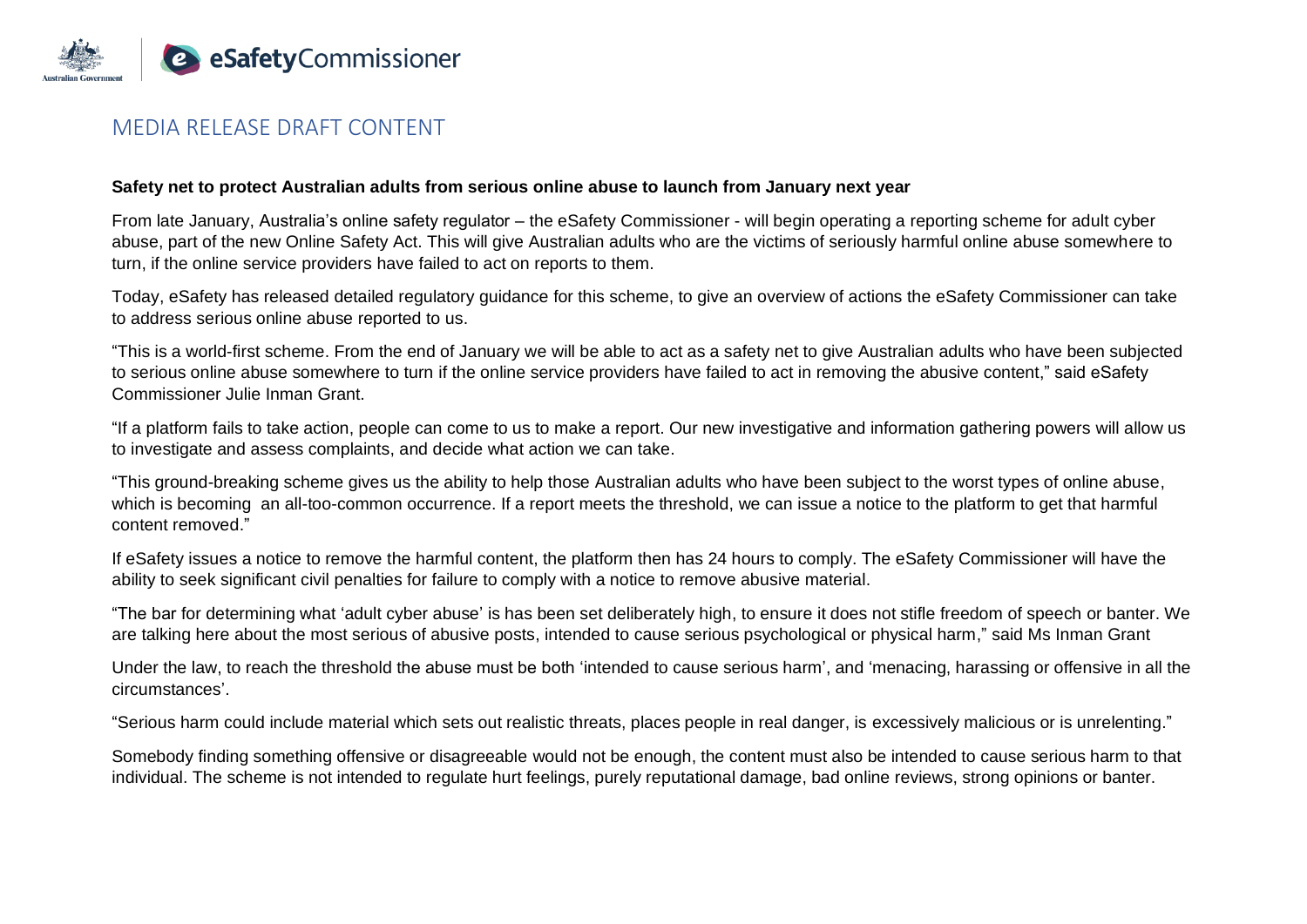

"There may be some circumstances where we can't take regulatory action. Every situation is unique and every matter reported to us will be considered on a case-by-case basis. Even if a matter does not meet the threshold, we will still be able to offer support, information and advice," said the Commissioner.

"eSafety can only act on adult cyber abuse reports made to us, we will not be proactively policing the internet, nor will we be content moderators looking at determining the truth of claims posted online. This new scheme is about helping those who are suffering from the worst types of online abuse."

eSafety's new scheme does not cover defamation. Defamation is a civil action, determined by Courts, designed to balance the right of freedom of speech with protecting a person's reputation against harm. The Online Safety Act, and the new Adult Cyber Abuse Scheme, is about harm minimisation by removing serious and targeted online abuse, defamation laws are about compensation for damage caused to reputations.

Commencement of the Online Safety Act and the Adult Cyber Abuse Scheme is on Sunday 23 January, 2022. See the regulatory guidance here [link].

#### ++++++++++++++++++++++++++++++++++++++++++++++++++++++

### **BACKGROUND**

### HOW ESAFETY WILL ASSESS COMPLAINTS IN ACCORDANCE WITH THE ACT

The new Online Safety Act defines adult cyber abuse as material targeting an Australian adult which is **both** intending to cause serious harm; **and** menacing, harassing or offensive.

If the material only meets one of the two criteria above (e.g. something is offensive but is not intended to cause serious harm), that will likely not be classed as adult cyber abuse under the Act.

For eSafety to be able to act on a complaint, the material must target an *actual individual*. Material that targets a group or broad range of people, would not meet the definition of 'adult cyber abuse material' in the Act. For example, if somone makes a post saying "all people of [X] background should be kicked out the country" – under the Act, because it is directed at a *group* of people rather than an *individual,* it would not meet the definition*.* A post like this may, however, breach a platform's terms of use.

#### **What is 'serious harm'?**

The Act defines 'serious harm' to mean serious physical harm or serious harm to a person's mental health. This includes serious psychological harm and serious distress that goes beyond 'mere ordinary emotional reactions such as those of only distress, grief, fear or anger'.